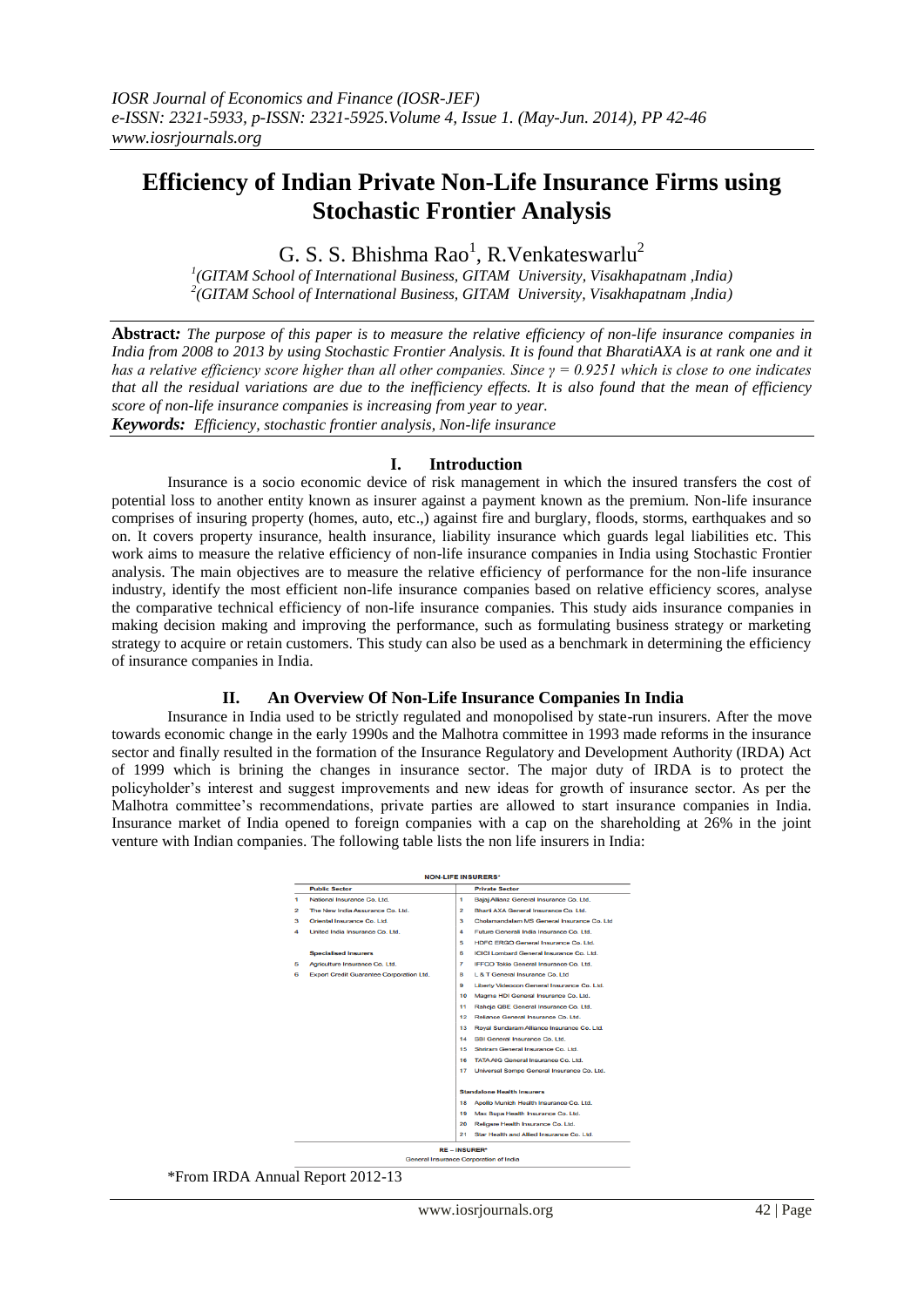## **III. Literature Review**

Fetcher et al. (1993) used the Stochastic Frontier Analysis (SFA) to analyze the cost and efficiency of insurance companies in France using data from 1984 to 1989. The average level of efficiency for life insurance is 30% and general insurance is 50% are the major findings from this study. Greene and Segal (2004) found the relationship between cost inefficiency and profit for the life insurance industry in the USA. Profit is important for an insurance company because of capital gains and it determines the potential of an organization. Further they distinguish the cost of efficiency using SFA. They have stated that the cost efficiency in the life insurance industry will be strong when there is turnover and inefficiency occurs when the gain is measured by return on equity.

Fenn et al. (2007) used SFA to estimate Flexible Fourier cost and profit functions for European insurance companies with maximum likelihood. Separate frontiers are estimated for life, non-life and composites companies and use data set of financial reports for the period 1995 to 2001 and state that the larger firms and with high market shares tend to have more cost inefficiency but less of profit inefficiency.

Kasman and Turgutlu (2007) studied the technical efficiency of a sample of Turkish life insurance firms using the deterministic data envelopment analysis (DEA), chance-constrained data envelopment analysis (CCDEA) and stochastic frontier analysis (SFA) for the time period 1999 to 2005. The main purpose was to provide new insights on the effect of methodological choice on the estimated efficiency by applying econometric and mathematical programming methods to the same data set of Turkish life insurance firms. The empirical results show that the parametric and non-parametric methods provide similar rankings of firms but they differ significantly when the mean efficiency scores are considered. From the findings suggest that the stochastic structure of the CCDEA approach does not eliminate the basic differences between DEA and SFA. From the result, the three techniques suggest that there is a significant inefficiency issues in the Turkish life insurance industry over the sample period. For the theoretical of stochastic frontier functions have not explicitly formulated a model to study the inefficiency effects. Empirical studies, in which the issue of the explanation of the inefficiency effects has been raised by Kalirajan 1981, 1982, 1989; Kalirajan and Flinn 1983; and Kalirajan and Shand 1989. Their studies adopted a two-stage approach. The first stage is about the specification and estimation of the stochastic frontier production function and the prediction of either the inefficiency effects or the technical efficiencies of the companies involved. The second stage of the analysis is about the specification of a regression model for either the predicted inefficiency effects or the levels of technical efficiency of the firms in terms of various explanatory variables and an additive random error. The parameters of this secondstage inefficiency model have been generally estimated by using ordinary least-squares regression.

Recently, Nawi et al (2012) discussed the efficiency of general insurance companies in Malaysia using SFA. Further they concluded that the technical inefficiency effects associated with the production of the total profits by the input of general insurance is very low. It is found that the relative efficiency for general insurance companies have been increasing from year to year.

## **IV. Methodology: Stochastic Frontier Model**

Berger et al. (1993) and Berger and Humphrey (1997) have introduced two techniques to measure efficiency. There are several econometric (parametric approach) and linear programming (nonparametric approach) approaches. The parametric approach has the advantage of allowing noise in the measurement of inefficiency. However, the approach needs to specify the functional form for production, cost or profit. Coelli (2004) stated that the non-parametric approach is simple and easy to calculate since it does not require the specification of the functional. The method for this study is Stochastic Frontier Analysis (SFA) by using the model of Battese and Coelli (1992).

SFA is technically from economic modeling. Aigner, Lovell, and Schmidt (1977), Meeusen and van den Broeck (1977), and Battese and Cora (1977) introduced the parametric approach to estimate stochastic production frontiers. These approaches specified a parametric production function and a two-component error term. One component, reflecting the influence of many unaccountable factors on production as well as measurement error, is considered "noise" and is usually assumed to be normal. The other component describes inefficiency and is assumed to have a one-sided distribution, of which the conventional candidates include the half normal (Aigner.et.al, 1977), truncated normal (Stevenson, 1980), exponential (Meeusen and Broeck, 1977) and gamma (Greene, 1980, b; Kalirajan, 1981). Battese and Coelli (1992) assumed a traditional random error  $(V_{ii})$  and a nonnegative error term  $(U_{ii})$  representing the technical inefficiency. Here, is assumed to be independent and identically distributed, i.i.d N  $(0, \sigma_v^2)$  and captures statistical noise, measurement error, and other random events (i.e., economic situations, quakes, weather, strikes and luck) that are beyond the company's control. The non-negative error term  $(U_{it})$  captures the inefficiency and is assumed to be i.i.d as truncations at zero of the N ( $\mu$ ,  $\sigma_u^2$ ). Also, it is assumed to be independent of the  $U_{it}$ . The model may be formed as follows:

$$
Y_{it} = X_{it} \beta + (V_{it} - U_{it}) \quad i = 1,...K \text{ and } t = 1,...T
$$
 (1)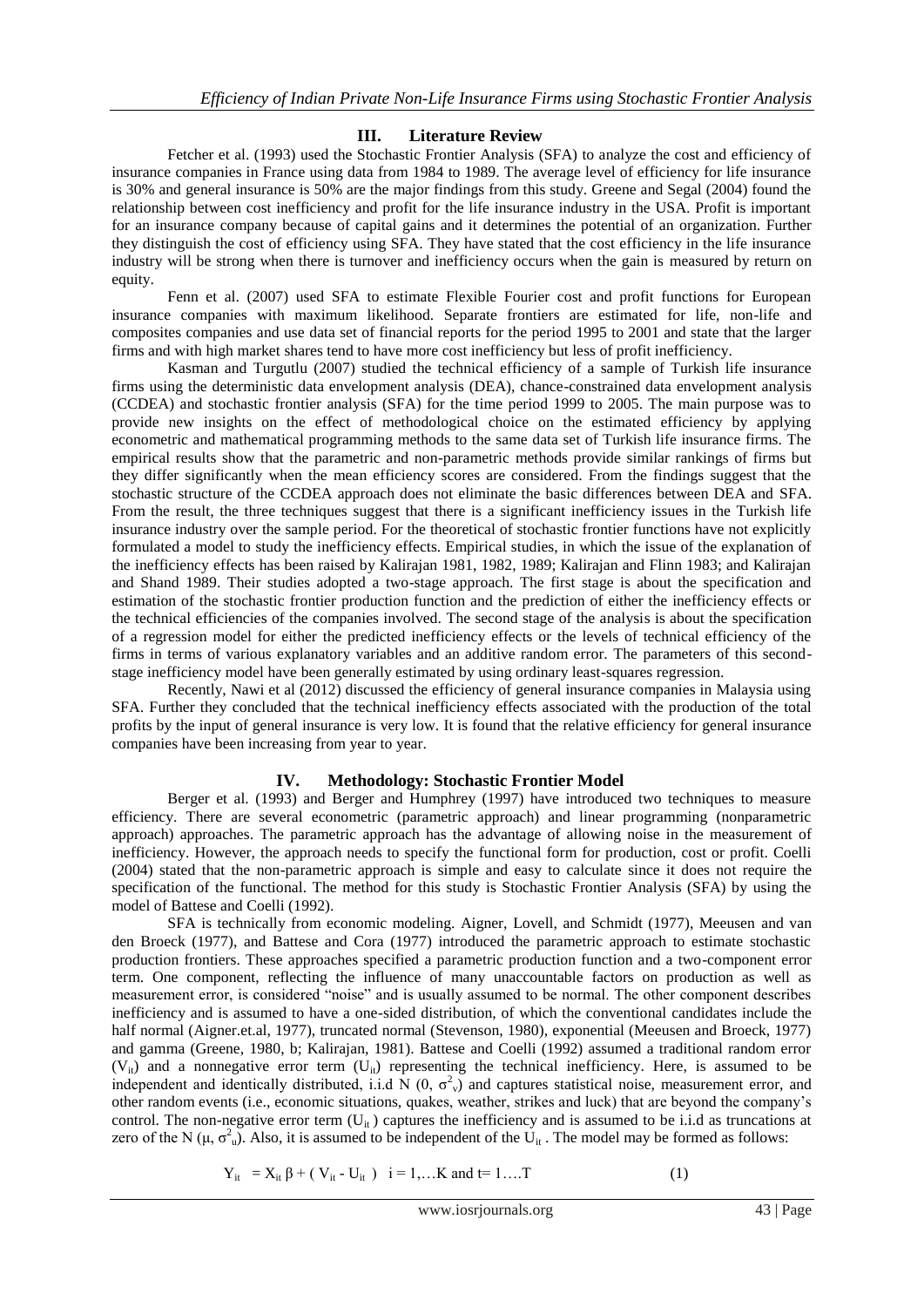where  $Y_{it}$  is output of the ith firm in the j<sup>th</sup> time period;  $X_{it}$  is a K x1 vector of inputs of the firm in the  $j<sup>th</sup>$  time period; β is a vector of unknown parameters; V<sub>it</sub> and U<sub>it</sub> are assumed to have normal and half-normal distribution, respectively.

This method can estimate the efficiency of the insurance company according to its function and not using a specific distribution function. Features found in this method are suitable for measuring the efficiency of insurance companies because it will be arranged in the most efficient level.

The model for a specific general insurance used in this study is

$$
\log Y_{it} = \beta_0 + \beta_1 \log X_{1it} + \beta_2 \log X_{2it} + \beta_3 \log X_{3it} +
$$
  
\n
$$
\beta_4 \log X_{4it} + \beta_5 \log X_{5it} + (V_{it} - U_{it})
$$
 (2)

where  $Y_{it}$  = total profits of the i<sup>th</sup> company in the t<sup>th</sup> time period

 $\beta_s$  = vector of unknown parameters to be estimated

 $X_{1it}$  = net investment income of the i<sup>th</sup> company in the t<sup>th</sup> time period

 $X_{2it}$  = commissions and management expenses of the i<sup>th</sup> company in the t<sup>th</sup> time period

 $X_{3it}$  = total liabilities and assets of the i<sup>th</sup> company in the t<sup>th</sup> time period

 $X_{4it}$  = annual premium of the i<sup>th</sup> company in the t<sup>th</sup> time period

 $X_{\text{5it}}$  = net incurred claims paid by the company of the i<sup>th</sup> company in the t<sup>th</sup> time period

 $U_{it}$  = non-negative random variables, associated with it technical inefficiency of total profits of companies

 $V_{it}$  = assumed to be independent and identically distributed (i.i.d) N (0,  $\sigma^2$ <sub>v</sub>) and captures statistical noise, measurement error, and other randomness.

Battese and Coelli (1992) has proposed a stochastic frontier production function for panel data on firms, in which the non-negative technical inefficiency effects are assumed to be a function of firm-speciflc variables and vary over time. The inefficiency effects are assumed to be independently distributed as truncations of normal distributions with constant variance, but means which are a linear function of observable firm-speciflc variables. The generalized likelihood-ratio test is considered for testing the null hypotheses, that the inefficiency effects are not stochastic or that they do not depend on the firm-specific variables. The variance parameters are

$$
\sigma^2 = \sigma_{v}^2 + \sigma_{u}^2
$$

 $\mathbf{u}$  (3)

The maximum-likelihood method is applied for the estimation of the parameters of the model and the prediction of the technical efficiencies of the firms over time. This method gives more satisfactory results as more efficient than the method of ordinary least squares (OLS) (Richmond, 1974). Parameters (γ) must be in the range between 0 and 1 and is given by

 $γ = σ<sup>2</sup><sub>u</sub> / σ<sup>2</sup>$ 

(4)

Given the specification of the stochastic frontier model in Equation (1), the technical efficiency of production of the firm given the level of inputs is defined as:

 $TE_i = exp(u_i)$  $\qquad \qquad \tag{5}$ So that  $0 \leq TE_i \leq 1$  are inversely related to technical inefficiency (Khairo and Battese, 2005). In this study, the parameter is important because it facilitates the analysis of the efficiency of general insurance companies to be studied efficiently or not. The test statistic t and t-distribution are used and the significance levels used in this study are 0.05, 0.01 and 0.1. The hypothesis of this study is as follows:

 $H<sub>0</sub>$ : γ = 0 which specifies that there are no technical inefficiency effects

H<sub>1</sub>:  $γ > 0$  which specifies that there are technical inefficiency effects

#### **V. Results**

This study discusses about efficiency of the non - life insurance companies, where insurance company with highest efficiency score indicates is the most efficient and reflects the company's ability to maximize the input. The total number of observations from this study is 12 firms operating in India non-life insurance industry over the period 2008 to 2013; this is the phase after the economic downturn.

The results showed 1% increase from year to year in the period 2008-2013 as shown in Table 1 for non life insurance in most of the cases. This positive improvement shows that the (non life) insurance industry has been in rise after the economic downturn. Industry efficiency is 35% to 39% over the years.

**Table 1: Relative Efficiency Score for Non life Insurance Companies from 2008-09 to 2012-13**

| <b>Insurance Company</b> | 2008-2009<br>Year1 | 2009-2010<br><b>Year2</b> | 2010-2011<br>Year3 | 2011-2012<br>Year4 | 2012-2013<br>Year 5 | Rank |
|--------------------------|--------------------|---------------------------|--------------------|--------------------|---------------------|------|
| BhartiAXA                | 0.73               | 0.74                      | 0.75               | 0.75               | 0.76                |      |
| Reliance General         | 0.60               | 0.61                      | 0.62               | 0.63               | 0.64                |      |
| <b>ICICI</b> Lombard     | 0.54               | 0.55                      | 0.56               | 0.57               | 0.58                |      |
| Future Generali          | 0.42               | 0.43                      | 0.44               | 0.45               | 0.46                |      |
| Universal Sompo          | 0.34               | 0.35                      | 0.37               | 0.38               |                     |      |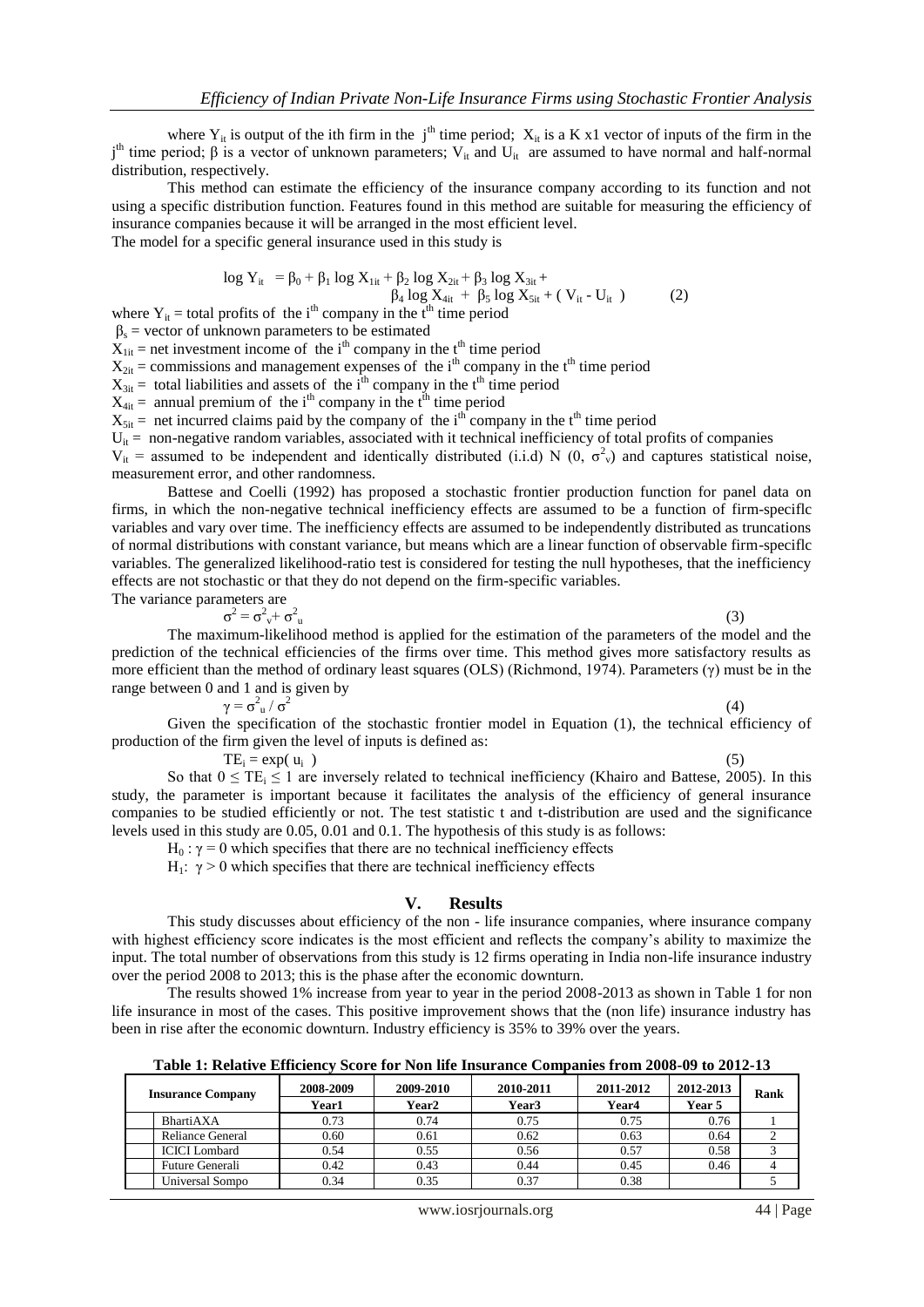|          |                        |      |      |      |      | 0.39 |    |
|----------|------------------------|------|------|------|------|------|----|
|          | Bajai Allianz          | 0.33 | 0.34 | 0.35 | 0.36 | 0.37 | 6  |
|          | <b>HDFC</b> Ergo       | 0.30 | 0.31 | 0.32 | 0.34 | 0.35 | 7  |
| Tata AIG |                        | 0.24 | 0.25 | 0.26 | 0.27 | 0.29 | 8  |
|          | <b>IFFICO Tokio</b>    | 0.23 | 0.24 | 0.25 | 0.26 | 0.28 | 9  |
|          | CholamandalamMS        | 0.17 | 0.18 | 0.19 | 0.20 | 0.21 | 10 |
|          | Royal Sundaram         | 0.17 | 0.18 | 0.19 | 0.20 | 0.21 | 11 |
|          | ShriRam General        | 0.11 | 0.12 | 0.12 | 0.13 | 0.14 | 12 |
|          | <b>Mean Efficiency</b> | 0.35 | 0.36 | 0.37 | 0.38 | 0.39 |    |

# **Table 2: Results of Maximum Likelihood Estimation for the Non Life Insurance Industry**

| parameters | coefficient | standard-error | t-ratio        |  |
|------------|-------------|----------------|----------------|--|
| $\beta_0$  | 5.2447      | 0.7274         | $7.2102*$      |  |
| $\beta_1$  | 0.4518      | 0.0730         | $6.1875*$      |  |
| $\beta_2$  | (0.3705)    | 0.1964         | $(1.8863)$ *** |  |
| $\beta_3$  | (0.0094)    | 0.0466         | (0.2020)       |  |
| $\beta_4$  | 0.4357      | 0.1981         | 2.1996*        |  |
| $\beta_5$  | (0.1181)    | 0.1434         | (0.8235)       |  |
| $\sigma^2$ | 0.2793      | 0.0828         | 3.3750*        |  |
| v          | 0.9251      | 0.0336         | 27.4947*       |  |
| μ          | 1.0166      | 0.7187         | 1.4145         |  |
| η          | 0.0310      | 0.0185         | $1.6773***$    |  |

Log likelihood function = 6.169 ; Significance levels used in this study are 0.05\* ,0.01\*\*and 0.1\*\*\*

Table 2 presents the maximum likelihood estimate (MLE) for the parameters of the linear productions function and related statistical tests results obtained from the stochastic frontier analysis. The value in brackets denotes negative value. The estimated  $\sigma^2$  in this study is 0.2793 and is statistically significant and different from zero. The result indicates that the one-sided error term dominates the symmetry error indicating a good fit and the correctness of the specified distributional assumptions. The significant value of  $\gamma$  indicates that significant relationship between net investment income, commissions and management expenses, total liabilities and assets, annual premium and net incurred claims paid by company. The 0.9251 value for the variance γ parameter in this study is near to one, suggesting that all of the residual variations are due to the inefficiency effects. The technical inefficiency effects having a half-normal distribution, is tested by the null hypothesis  $H_0$ :  $\mu=0$ . In this study, this hypothesis is accepted which indicates that the half normal distribution is suitable for the technical inefficiency effect. The hypothesis H<sub>0</sub>:  $\eta=0$  is rejected and it is found that the  $\eta$  component assumes positive sign and is significant at 0.1 level indicating that the technical inefficiency effect varies significantly over time. Thus, technical inefficiency is decreasing over time for the analyzed sample. It is important to highlight that **η** is unique for the sample analyzed. Results of maximum likelihood estimation (MLE) found that the elasticity of the total profits for annual premium is the highest 0.4357. This means that with an increase 1% in input annual premium will increase by 0.4357% on the profitability of companies. For the input of the investment income, the elasticity of the total profit is 0.4578. This means that 1% increase in investment income input resulted in an increase of 0.4578% on the profitability of general insurance companies.

The result showed that Bharti AXA is at rank 1 and it has a relative efficiency score higher than most other companies. Score for the second position and third position are Reliance General and ICICI Lombard.

Mean of efficiency score of non life insurance companies were increasing by 1% from year to year as presented in Table 1. No company is fully efficient, showing issues in managing the company's management expenses, liabilities and controlling claims payout.

## **VI. Conclusion**

This study focuses on stochastic frontier analysis approach (SFA) that involves econometric methods used to analyze the efficiency of non-life insurance companies in India for the period 2008 - 2013. We have observed that the estimated values of the time-varying inefficiency parameter η are positive for the half normal distribution. These indicate that technical inefficiency has declined over the period selected. Thus, the relative